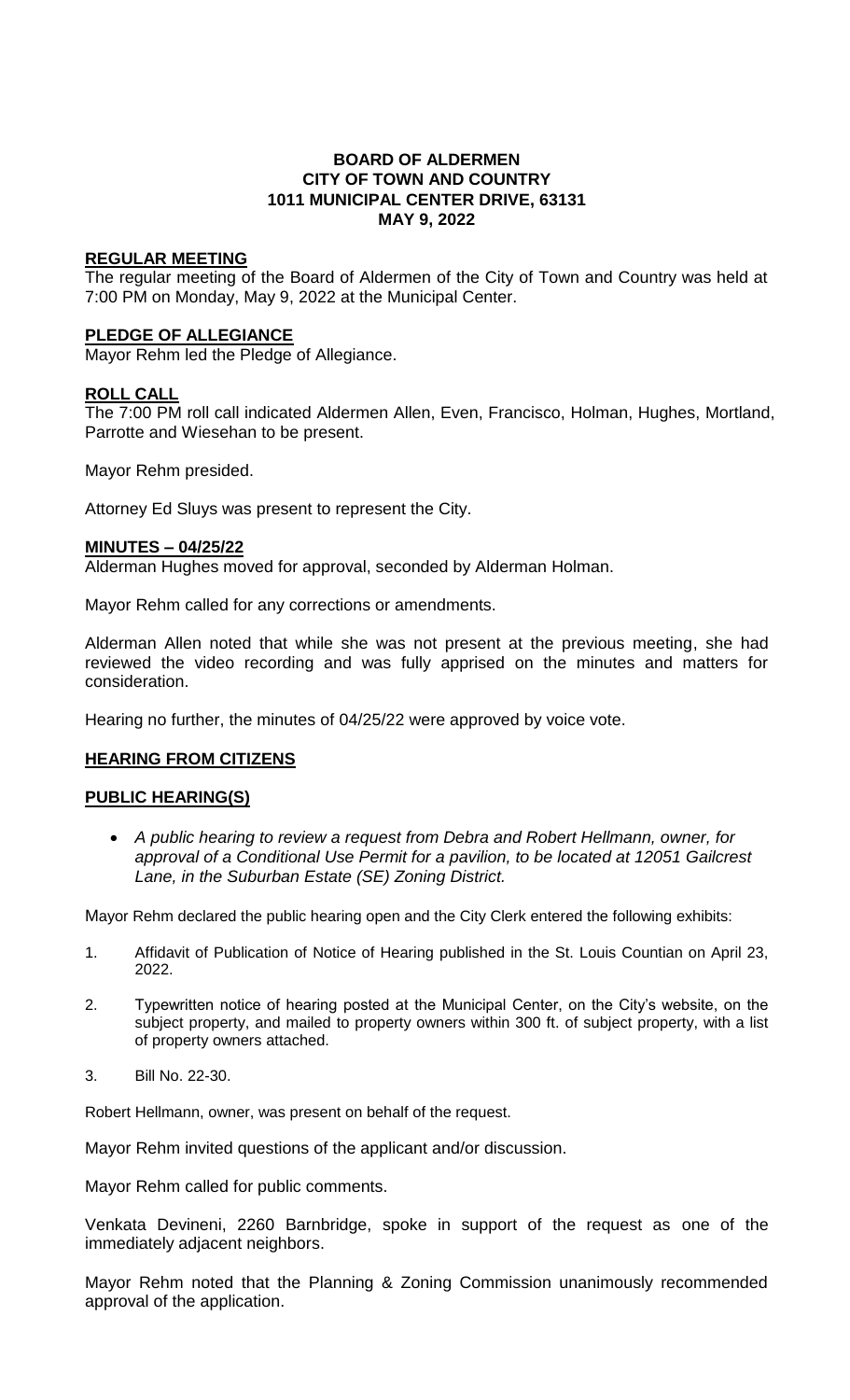Board of Aldermen **Page 2 of 5** May 9, 2022

Hearing no further, the public hearing was closed.

### **APPOINTMENTS**

• Commission Chairman

Mayor Rehm sought a motion to approve his appointment of Alderman Francisco to the Parks & Trails Commission and Alderman Wiesehan to the Police, Fire & EMS Commission. He noted that all other chairmen and aldermanic liaisons would remain in place.

Alderman Even moved for approval, seconded by Alderman Parrotte.

A voice vote was held and carried.

Acting President

Alderman Allen moved to elect Alderman Holman as Acting President of the Board of Aldermen, seconded by Alderman Mortland.

Hearing no further nominations, a voice vote was held and carried unanimously.

Mayor Rehm thanked Alderman Allen for her service as the Acting President during the 2021-2022 year.

Mayor Rehm announced his intent to appoint David Murphy to the Parks & Trails Commission and Mohammad Agha to the Ways & Means Commission at the next Board of Aldermen meeting. He also informed the Board that the City Clerk has been directed to begin the reappointment application process for all commission members that are expired, or will be expired by May 31.

## **COMMUNICATIONS AND REPORTS**

#### Alderman Mortland

Alderman Mortland reported that the Police, Fire & EMS Commission would hold its next meeting at 4:30 PM on Tuesday, May 24, at the Municipal Center.

#### Alderman Parrotte

Alderman Parrotte announced that the Planning & Zoning Commission would next meet at on May 18 at the Municipal Center. He added that the applicant for the proposal at Woods Mill Center has formally requested a continuance to the June meeting.

#### Alderman Allen

Alderman Allen stated that the next meeting of the Ways & Means Commission would be held at 8:30 AM on May 20 at the Municipal Center.

#### Alderman Francisco

Alderman Francisco reported that the Veterans & First Responders Task Force met earlier in the day to continue reviewing plans with SWT Design. She noted that additional updates will be forthcoming as they are available.

#### Alderman Wiesehan

Alderman Wiesehan invited everyone to attend the first Summer Concert Series Event on Friday May 13 from 5:00-9:00 PM at Town Square. He detailed the event offerings to include free seedlings, dog-friendly booths, food from Pappy's Smokehouse, beverages from Steampunk Brew Works, and music by Wax Museum.

#### Alderman Holman

Alderman Holman announced that the Public Works Commission would next meet at 6:30 PM on May 16 at the Municipal Center.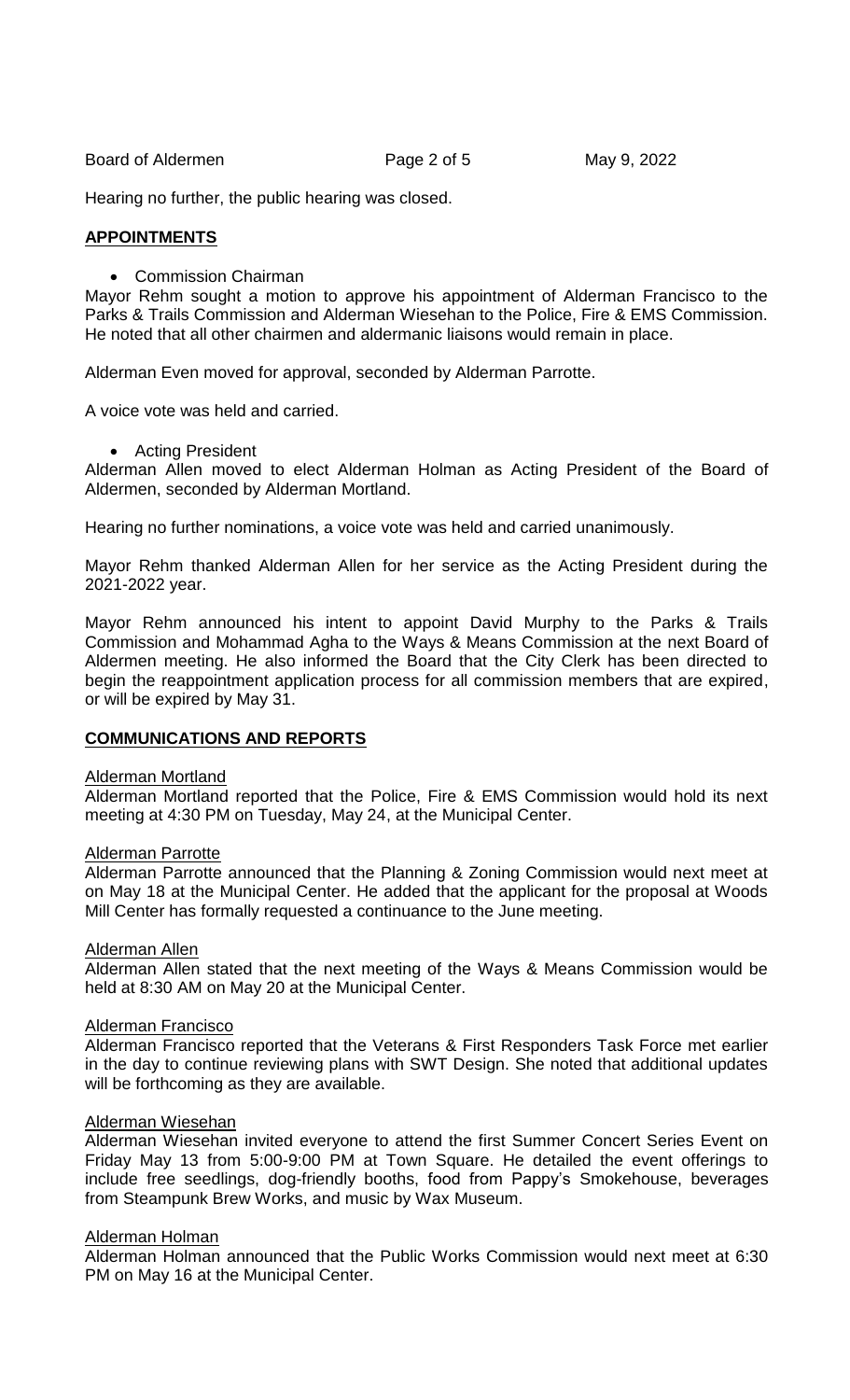## **UNFINISHED BUSINESS**

## **BILL NO. 22-27, AN ORDINANCE AMENDING TITLE I, CHAPTER 125: BOARDS, COMMISSIONS, AND COMMITTEES OF THE TOWN AND COUNTRY MUNICIPAL CODE, SPECIFICALLY BY THE DELETION OF SECTION 125.270 REGARDING THE BEAUTIFICATION GRANT PROGRAM AND THE AMENDMENT OF SECTION 125.250 REGARDING RELATED DUTIES** (sponsored by Alderman Holman) (1<sup>st</sup> reading 04/11/22)

Mayor Rehm called for a second reading, without objection. Without objection, Bill No. 22- 27 was read for the second time and placed upon its final passage.

Alderman Holman moved for approval, seconded by Alderman Hughes.

Alderman Wiesehan expressed his desire to see the Beautification Grant Program (the "Program") be put on hold for several years as opposed to eliminated, particularly since the Program had been well-utilized since its establishment.

Alderman Holman provided background on the Public Works Commission's initial review of a moratorium and ultimate recommendation to eliminate the Program. She noted that the Commission felt that it was more desirable to spend public funds, particularly from the Road Fund, on items that enhanced safety in the community like roadways, lighting, key identifiers, etc.

Alderman Allen noted her support of eliminating the Program given the added cost, in both time and money, for staff to oversee all necessary components.

The roll call vote was as follows: AYE, Aldermen Allen, Even, Francisco, Holman, Hughes, Mortland and Parrotte; NAY, Wiesehan; ABSTAIN, none; ABSENT, none.

The motion carried 7-1 and Bill No. 22-27 became Ordinance No. 4508.

**BILL NO. 22-28, AN ORDINANCE AUTHORIZING A PROFESSIONAL SERVICES AGREEMENT WITH CDG ENGINEERS FOR PRE-PLANNING SERVICES RELATED TO THE BOPP ROAD REHABILITATION AND MULTI-USE PATH PROJECT** (sponsored by Aldermen Holman & Hughes) ( $1<sup>st</sup>$  reading 04/25/22)

Mayor Rehm called for a second reading, without objection. Without objection, Bill No. 22- 28 was read for the second time and placed upon its final passage.

Alderman Holman moved for approval, seconded by Alderman Hughes.

The roll call vote was as follows: AYE, Aldermen Allen, Even, Francisco, Holman, Hughes, Mortland, Parrotte and Wiesehan; NAY, none; ABSTAIN, none; ABSENT, none.

The motion carried unanimously and Bill No. 22-28 became Ordinance No. 4509.

**BILL NO. 22-29, AN ORDINANCE ACCEPTING THE BID AND AUTHORIZING AN AGREEMENT WITH NB WEST CONTRACTING FOR THE 2022 ROAD AND PARKING LOT PAVEMENT PROGRAM AND AMENDING THE 2022 BUDGET BY INCREASING EXPENDITURE ACCOUNTS IN THE ROAD FUND, PARKS & STORMWATER FUND, AND CAPITAL IMPROVEMENTS FUND AND APPROPRIATING FUNDS TO COVER THE INCREASES** (sponsored by the Board as a Whole) (1<sup>st</sup> reading 04/25/22)

Mayor Rehm called for a second reading, without objection. Without objection, Bill No. 22- 29 was read for the second time and placed upon its final passage.

Alderman Holman moved for approval, seconded by Alderman Hughes.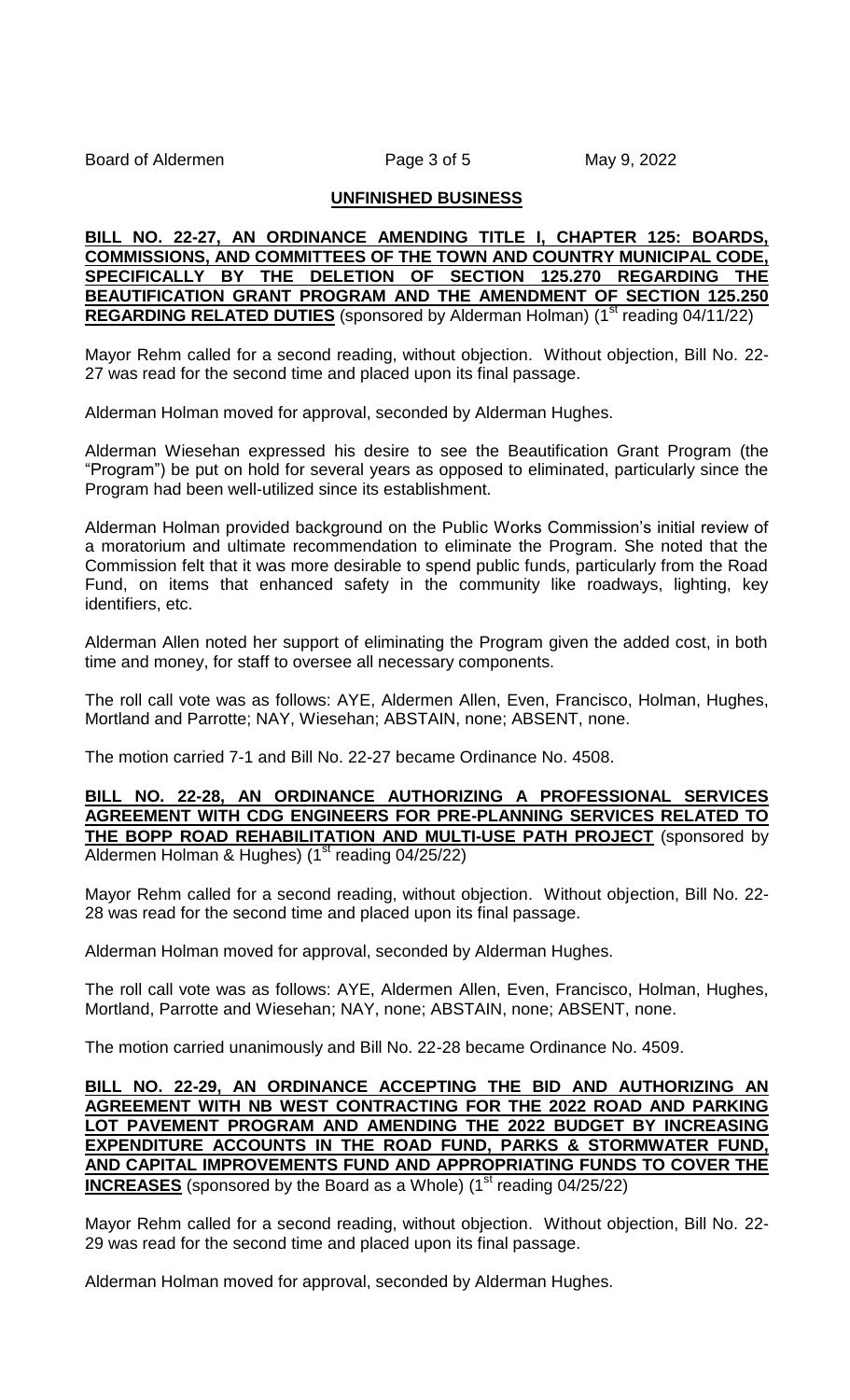Board of Aldermen **Page 4 of 5** May 9, 2022

Alderman Allen expressed concern with approving large expenditures without first obtaining a "big picture" view of the City's finances, including ongoing projects and necessities.

City Administrator Bob Shelton noted that the project was rebid to obtain more competitively priced options, and that staff believes putting the work off for a year will increase expenses.

Alderman Holman described the various components of this year's program including work in Ward 1, Ward 3, and the parking lots at the Municipal Center and Drace Park. She added that City roads have to be at a level 7 on the PASER scale and some are at a 5, which could impact public safety.

Brief discussion ensued about roadway conditions, safety, and aesthetics.

The roll call vote was as follows: AYE, Aldermen Allen, Even, Francisco, Holman, Hughes, Mortland, Parrotte and Wiesehan; NAY, none; ABSTAIN, none; ABSENT, none.

The motion carried unanimously and Bill No. 22-29 became Ordinance No. 4510.

## **RESOLUTION NO. R02-2022, A RESOLUTION PLACING A TEMPORARY MORATORIUM ON PRIVATE STREET ACCEPTANCE BY THE CITY OF TOWN AND COUNTRY EFFECTIVE IMMEDIATELY AND VALID THROUGH CALENDAR YEAR 2022** (continued from 04/25/22)

Alderman Holman moved for approval, seconded by Alderman Mortland.

Mayor Rehm noted that requests currently in the queue will remain and will not be impacted by the moratorium, if passed.

Alderman Holman explained that the Public Works Commission recommends a moratorium to allow time for an audit of public streets over the summer. She added that once the assessment is completed, the Commission will review language regarding private street acceptance and bring a recommendation to the Board of Alderman for consideration.

A voice vote was held and carried.

# **NEW BUSINESS**

**BILL NO. 22-30, AN ORDINANCE APPROVING A CONDITIONAL USE AND AUTHORIZING A CONDITIONAL USE PERMIT FOR AN ACCESSORY STRUCTURE, A PAVILION, LOCATED AT 12051 GAILCREST LANE IN THE CITY OF TOWN AND COUNTRY** (sponsored by Aldermen Even, Holman & Hughes)

Mayor Rehm called for a first reading, without objection. Without objection, Bill No. 22-30 was read for the first time by title only.

Mayor Rehm declared Bill No. 22-30 continued to the meeting of Monday, May 23, 2022 for the second reading and consideration.

Alderman Hughes recused herself and left the dais.

# **ARCHITECTURAL REVIEW**

Alderman Allen moved for approval of the architectural review for Covenant Presbyterian Church, located at 2143 North Ballas Road.

Alderman Mortland seconded and a voice vote carried.

Alderman Hughes rejoined the dais and served for the remainder of the meeting.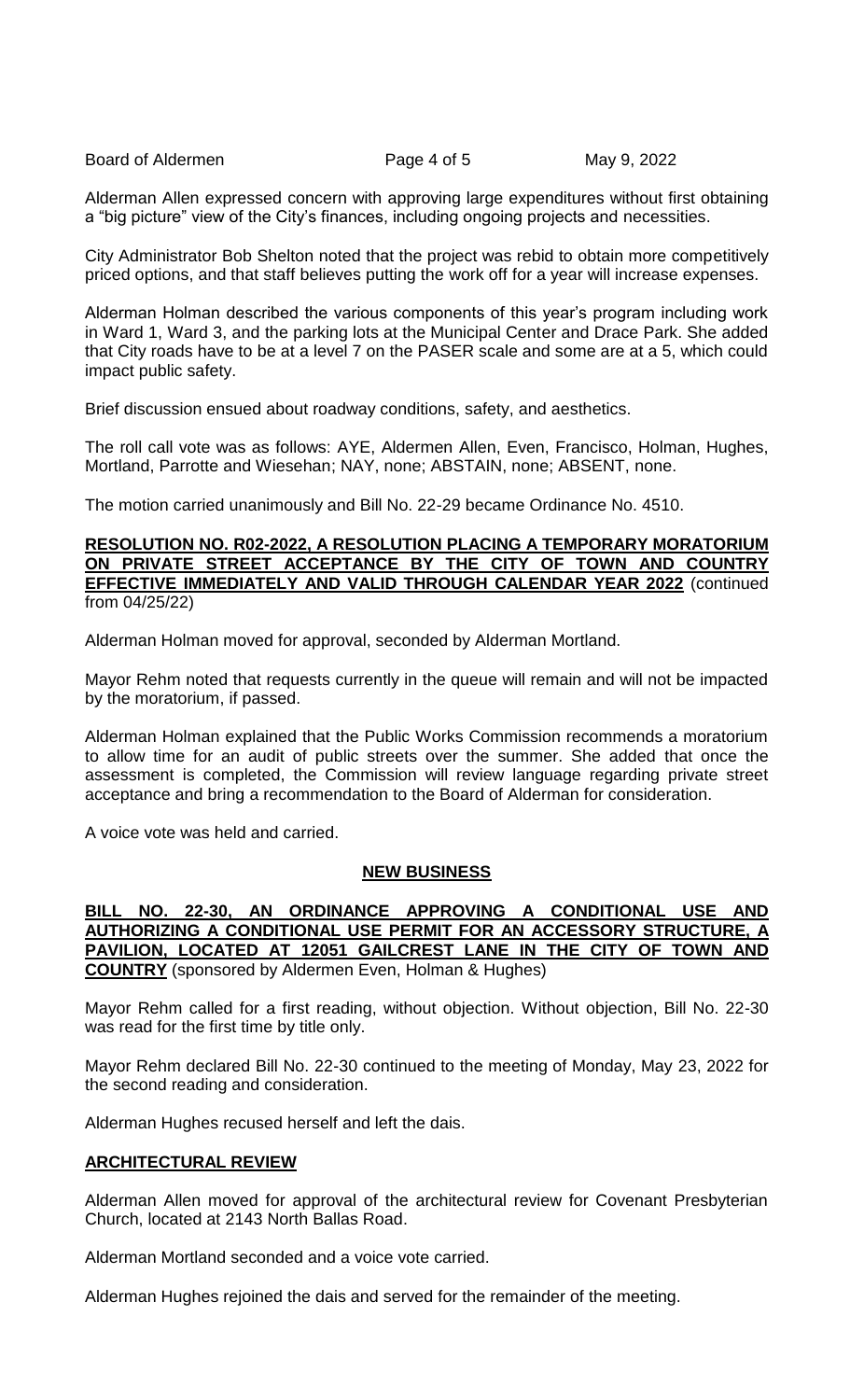Board of Aldermen **Page 5 of 5** May 9, 2022

**BILL NO. 22-31, AN ORDINANCE AMENDING AN ENGINEERING SERVICES AGREEMENT FEE AMENDMENT WITH REITZ & JENS IN RELATION TO THE 21 BROOKMILL AND 1839 WOODMARK STORMWATER PROJECTS** (sponsored by Aldermen Mortland & Holman)

Mayor Rehm called for a first reading, without objection. Without objection, Bill No. 22-31 was read for the first time by title only.

Mayor Rehm declared Bill No. 22-31 continued to the meeting of Monday, May 23, 2022 for the second reading and consideration.

### **WARRANT LIST-05/09/22**

Alderman Mortland moved for approval, seconded by Alderman Allen.

Mayor Rehm called for discussion or amendments.

Hearing no amendments, a voice vote was taken on the May 9, 2022 warrant list in the amount of \$230,957.82 and carried.

## **OTHER**

Alderman Allen thanked City Planner Ryan Spencer for his recent memo to the Board outlining the highlights of his attendance at the 2022 National Planning Conference. She expressed appreciation to Mr. Spencer for all the work he does in service to the City and a round of applause was held.

## .**ADJOURN**

Motion was made by Alderman Mortland and seconded by Alderman Hughes to move to closed session pursuant to Section 610.021 (1) and (2) to discuss attorney/client privileged communications, litigation, and real estate.

The roll call vote was as follows: AYE, Aldermen Allen, Even, Francisco, Holman, Hughes, Mortland, Parrotte, Wiesehan; NAY, none; ABSTAIN, none; ABSENT, none.

The motion carried unanimously and the Board moved to closed meeting at 7:29 PM.

The Board did not return to open regular session.

ashley MMMamara City Clerk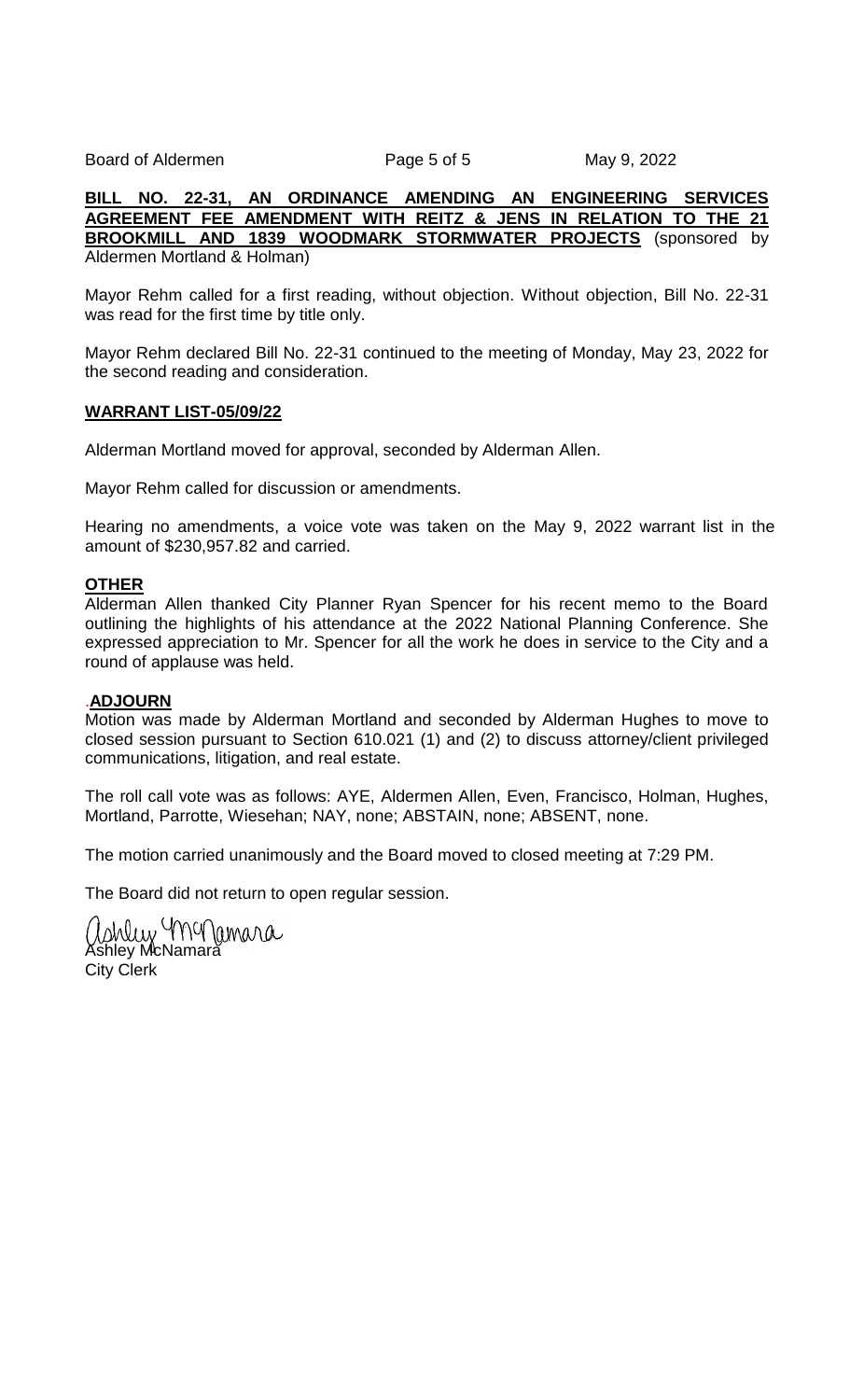Municipal Center 1011 Municipal Center Drive Town & Country Missouri 63131-1101 Tele. (314) 432-6606 Fax (314) 432-1286



Charles **H.** Rehm, Jr. Mayor

Robert Shelton City Administrator

## **NOTICE OF PUBLIC HEARING BOARD OF ALDERMEN CITY OF TOWN AND COUNTRY, MO**

Notice is hereby given that the Board of Aldermen of the City of Town and Country, Missouri will hold a hearing on Monday, May 9, 2022, at 7:00 p.m. at the Municipal Center, 1011 Municipal Center Drive, to review a request from Debra and Robert Hellmann, owner, for approval of a Conditional Use Permit for a pavilion, to be located at 12051 Gailcrest Lane, in the Suburban Estate (SE) Zoning District.

All interested parties may examine all public documents relating to this matter at the Municipal Center and may appear and be heard at the public hearing. For direct inquiries, please contact City Planner Ryan Spencer at (314) 587-2827.

Workley 1 W lamara

Ashley McNamara City Clerk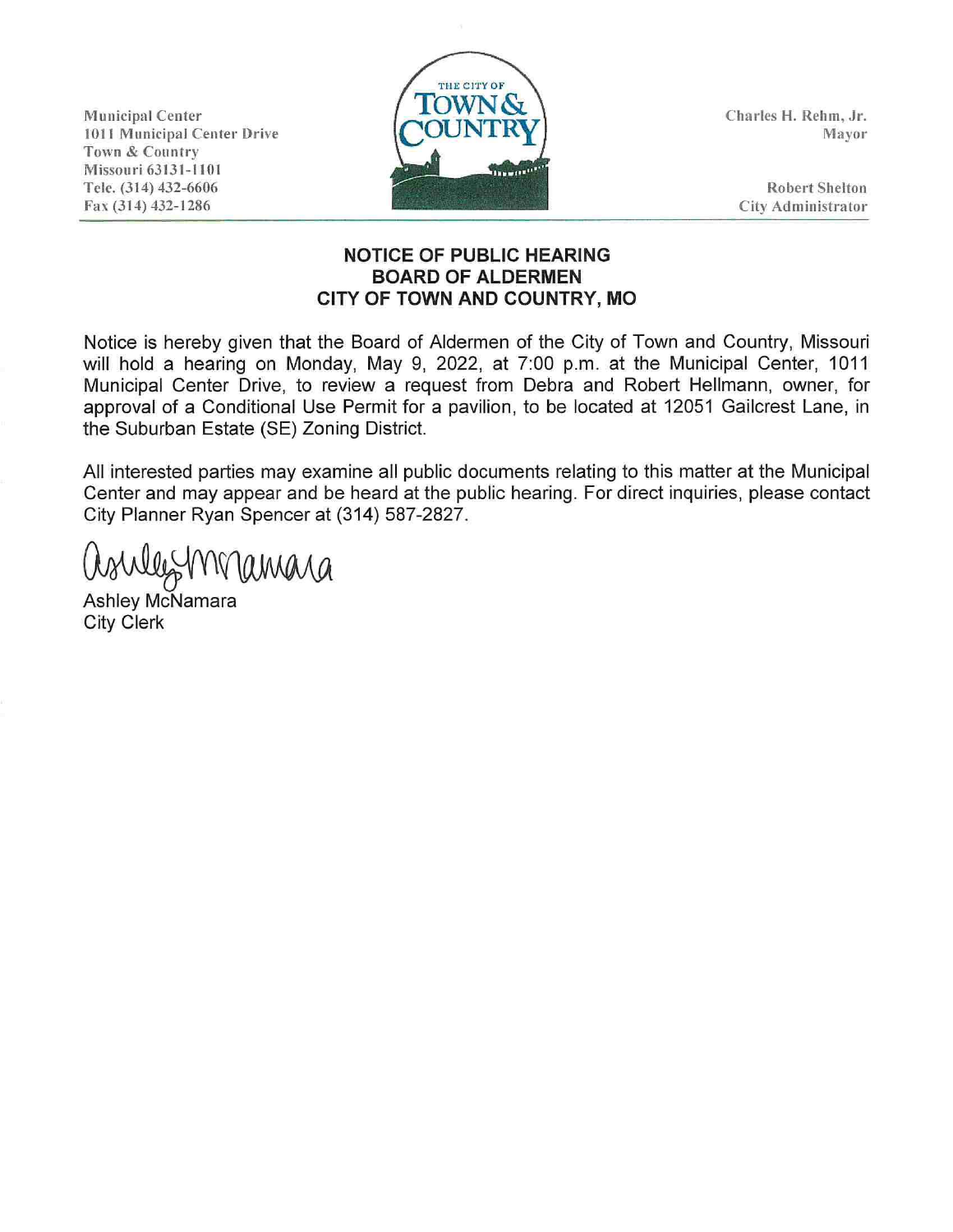# **AFFIDAVIT OF PUBLICATION**

STATE OF MISSOURI

COUNTY OF ST. LOUIS

Before the undersigned Notary Public personally appeared **Brandon Crail** on behalf of **THE COUNTIAN, ST. LOUIS COUNTY** who, being duly sworn, attests that said newspaper is qualified under the provisions of Missouri law governing public notices to publish, and did so publish, the notice annexed hererto, starting with the **April 23, 2022** edition and ending with the **April 23, 2022** edition, for a total of I publications:

} S.S.

04/23/2022

Page 1 of **1** 

**NOTICE OF PUBLIC HEARING BOARD OF ALDERMEN CITY OF TOWN AND COUNTRY, MO**  Notice is hereby given that the Board of Aldermen of the City of Town and Country, Missouri will hold a hearing on Monday, May 9, 2022, at 7:00 p.m. at the Municipal Center, 1011 Municipal Center Drive, to review a request from Debra and Robert Hellmann, owner, for approval of a Conditional Use Permit for a pavilion, to be located at 12051 Gailcrest Lane, in the SUburban Estate (SE) Zoning District. All interested parties may examine all public documents relating to this

matter at the Municipal Center and may appear and be heard at the public hearing. For direct inquiries, please contact City Planner Ryan Spencer at (314) 587-2827. Ashley McNamara City Clerk 12111776 County Apr. 23, 2022

**Brandon Crail**  Subscribed & sworn before me this  $2\overline{\phantom{a}}$  day of  $\overline{\phantom{a}}$  , 2022 (SEAL) Notary Public CHANEL JONES Notary Public - Notary Seal State of Missouri Commissioned for St Louis County My Commission Expires: August 08, 2022 Commission Number: 14397721